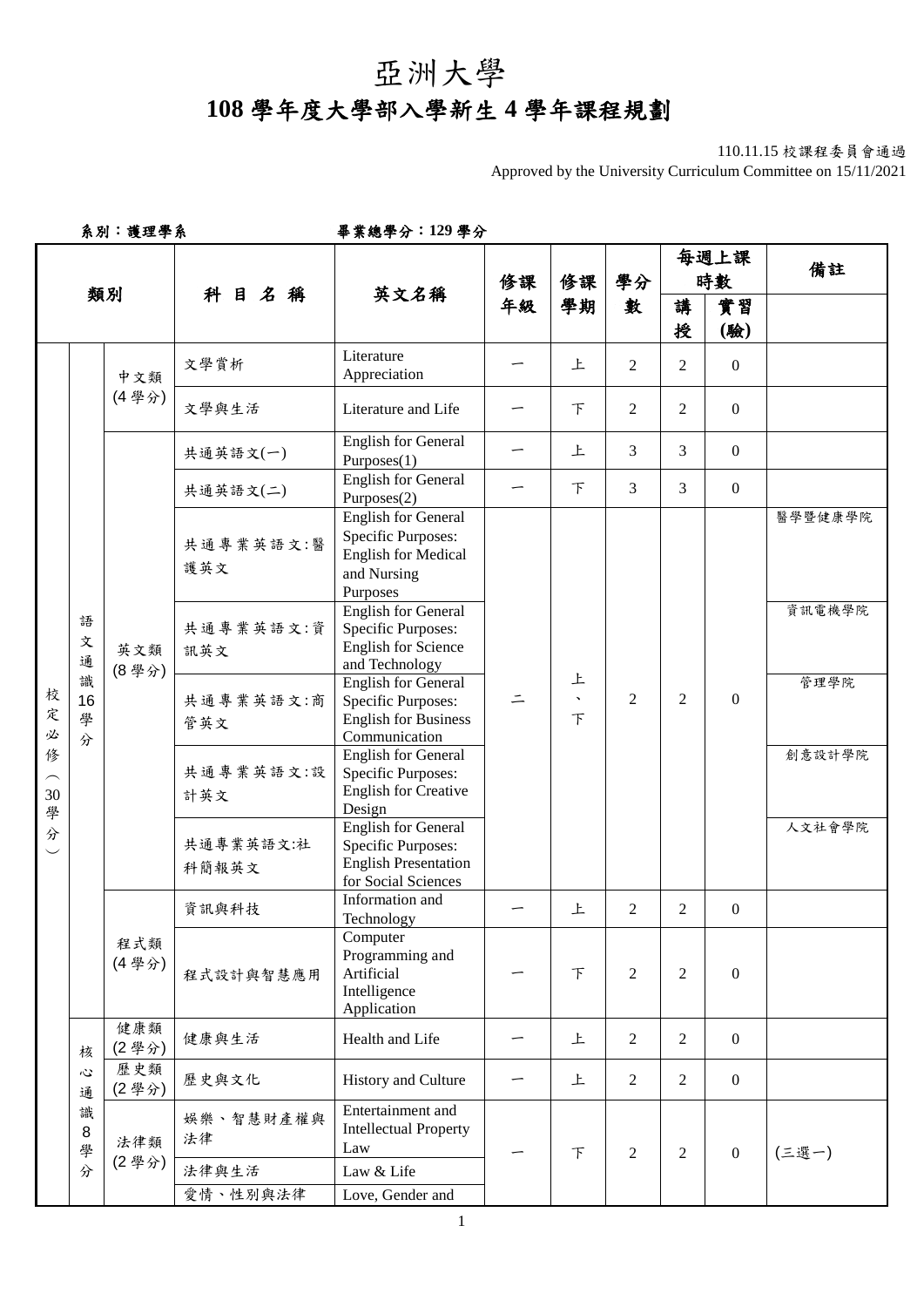| 類別                        |                     |                                                                                             | 英文名稱                                                                                                                                                                                                                                                                                                                                                                                                                                                              |          |               |                |                | 每週上課             | 備註                                                                                                                                                    |
|---------------------------|---------------------|---------------------------------------------------------------------------------------------|-------------------------------------------------------------------------------------------------------------------------------------------------------------------------------------------------------------------------------------------------------------------------------------------------------------------------------------------------------------------------------------------------------------------------------------------------------------------|----------|---------------|----------------|----------------|------------------|-------------------------------------------------------------------------------------------------------------------------------------------------------|
|                           |                     |                                                                                             |                                                                                                                                                                                                                                                                                                                                                                                                                                                                   | 修課<br>年級 | 修課            | 學分<br>數        |                | 時數               |                                                                                                                                                       |
|                           |                     | 科目名稱                                                                                        |                                                                                                                                                                                                                                                                                                                                                                                                                                                                   |          | 學期            |                | 講<br>授         | 實習<br>(驗)        |                                                                                                                                                       |
|                           |                     |                                                                                             | Law                                                                                                                                                                                                                                                                                                                                                                                                                                                               |          |               |                |                |                  |                                                                                                                                                       |
|                           | 藝術類<br>(2學分)        | 設計思考與創新<br>美學素養                                                                             | Design Thinking and<br>Innovation<br>Esthetics<br>accomplishment                                                                                                                                                                                                                                                                                                                                                                                                  |          | $\mathcal{F}$ | $\overline{2}$ | $\overline{2}$ | $\overline{0}$   | (二選一)                                                                                                                                                 |
|                           | 體育(一)~(四)           |                                                                                             | <b>Physical Education</b><br>(1)~(4)                                                                                                                                                                                                                                                                                                                                                                                                                              | ー、ニ      | 上、下           | $\mathbf{0}$   | 2              | $\overline{0}$   |                                                                                                                                                       |
|                           | (需修畢2門科目)           | 全民國防教育軍事訓練-國際情勢<br>全民國防教育軍事訓練-國防政策<br>全民國防教育軍事訓練-全民國防<br>全民國防教育軍事訓練-防衛動員<br>全民國防教育軍事訓練-國防科技 | All-out Defense<br><b>Education Military</b><br>Training--International<br><b>Situations</b><br>All-out Defense<br><b>Education Military</b><br>Training--National<br><b>Defense Policies</b><br><b>All-out Defense</b><br><b>Education Military</b><br>Training--Civil<br>Defense<br><b>All-out Defense</b><br><b>Education Military</b><br>Training--Defense<br>Mobilization<br>All-out Defense<br><b>Education Military</b><br>Training--Defense<br>Technology |          | 上、下           | $\theta$       | $\overline{2}$ | $\Omega$         | 1. 本類軍訓課程<br>大一上、下由通<br>識中心排定2<br>門科目授課。<br>2. 如需重修本類<br>課程時,可自行<br>選擇,不需選擇<br>原排定科目。                                                                 |
|                           |                     | 服務與學習(一)(二)-實作課                                                                             | Service and<br>Learning $(1)(2)$ -Practic<br>e                                                                                                                                                                                                                                                                                                                                                                                                                    |          | 上、下           | $\Omega$       | 1.5            | $\boldsymbol{0}$ | 實作課實施時間<br>暫定晨間<br>7:30~8:00 或<br>12:10~12:40 或<br>傍晚<br>$17:10-17:40$                                                                                |
|                           |                     | 服務與學習(一)(二)-講授課                                                                             | Service and<br>Learning $(1)(2)$ -Lecture                                                                                                                                                                                                                                                                                                                                                                                                                         |          | 上、下           | $\Omega$       |                | $\Omega$         | 講授課實施時<br>$\widetilde{C}(-)$ 新生訓<br>間<br>練,(二)由服學組<br>排定並公告。                                                                                          |
| 通<br>識<br>選<br>俢          | 博雅課程<br>類)          | (人文類、社會類、自然類、生活                                                                             | General Required<br>(Core) Courses                                                                                                                                                                                                                                                                                                                                                                                                                                |          |               | 6              | 每科<br>目<br>各2  | $\Omega$         | 免修規定<br>$(1)$ 人文類 $-1:$ 人<br>社學院免修<br>(2)社會類-2:管<br>理學院免修<br>(3)自然類-3:醫<br>健學院、<br>資<br>訊學院免修<br>(4)生活類-4:創<br>「意2」皆須究畢。<br>「學本須提滿」「第一次,我程每學,通常是每學的。」 |
| $6\phantom{1}6$<br>學<br>分 | 通識涵養教育<br>(不納入畢業學分) |                                                                                             | <b>General Literacy</b><br>Series (non-credit)                                                                                                                                                                                                                                                                                                                                                                                                                    | 一~四      | 上、下           | 1              |                |                  | 通識涵養教育<br>為通識教育必<br>修,大學日間部須<br>於在學期間至少<br>與8次,符合素<br>:健康2次<br>下關<br>"懷之、尊越之、<br>次中越2次通過<br>成績以下<br>成績<br>/不通過)計分,通<br>過者以1學分<br>計;惟不納入通識             |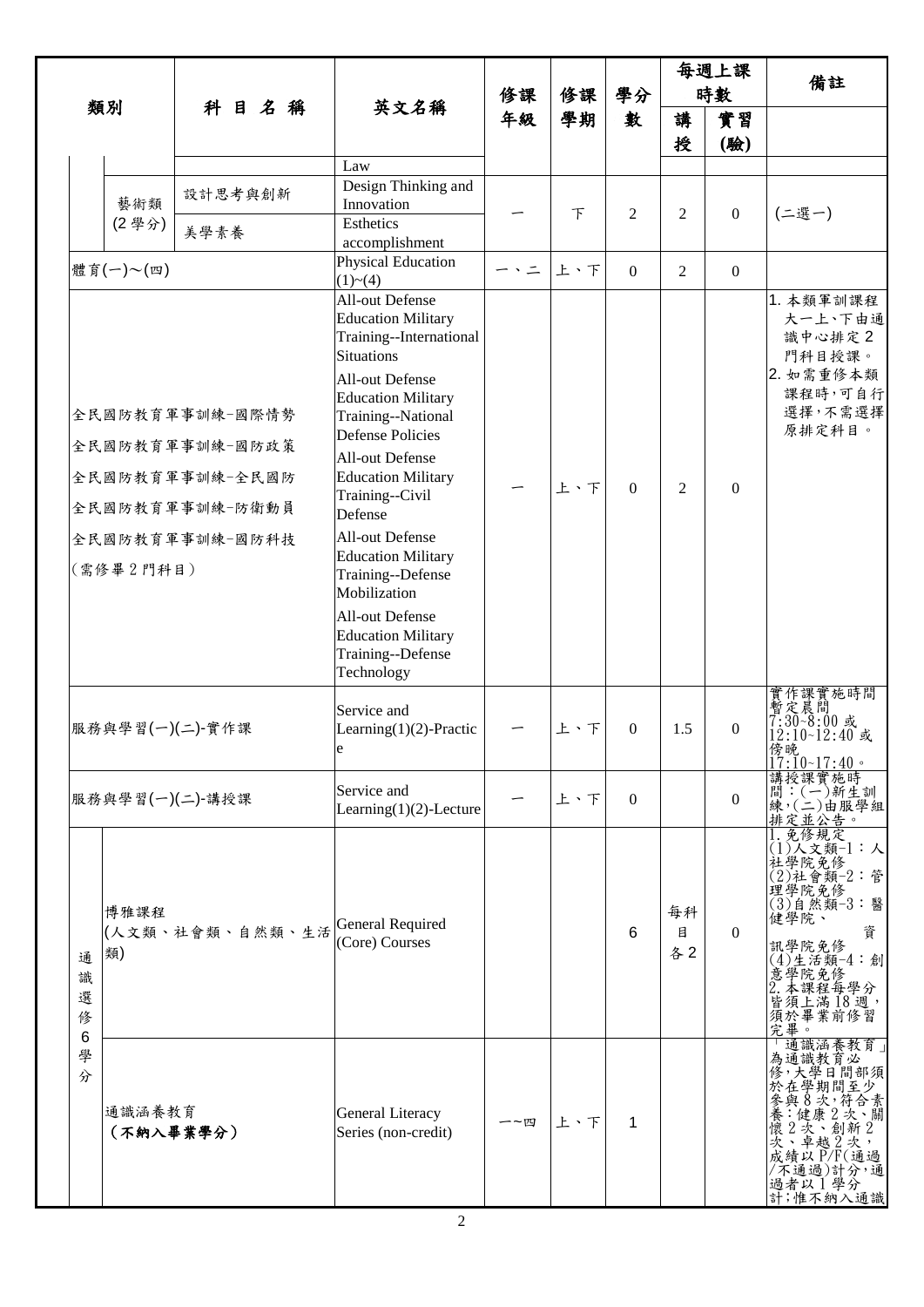|                          |             |  |  |      |                                                       |          |          |                |                | 每週上課           |                |  |
|--------------------------|-------------|--|--|------|-------------------------------------------------------|----------|----------|----------------|----------------|----------------|----------------|--|
|                          |             |  |  |      | 英文名稱                                                  | 修課<br>年級 | 修課<br>學期 | 學分<br>數        | 時數             |                | 備註             |  |
|                          | 類別          |  |  | 科目名稱 |                                                       |          |          |                | 講              | 實習             |                |  |
|                          |             |  |  |      |                                                       |          |          |                | 授              | (驗)            |                |  |
|                          |             |  |  |      |                                                       |          |          |                |                |                | 選修及最低畢業<br>學分。 |  |
|                          | 心理學         |  |  |      | Psychology                                            | —        | 上        | $\overline{2}$ | $\overline{2}$ |                | 研究型課程          |  |
|                          | 生物化學        |  |  |      | Biochemistry                                          | —        | $\top$   | $\overline{2}$ | $\overline{c}$ |                | 研究型課程          |  |
| 以院為                      | 生理學         |  |  |      | Physiology                                            | —        | $\top$   | 3              | 3              |                | 實務型課程          |  |
| 教學核<br>心課程               | 生理學實驗       |  |  |      | Laboratory of physiology                              | —        | $\top$   | 1              |                | 3              | 實務型課程          |  |
|                          | 生物統計學       |  |  |      | <b>Biostatistics</b>                                  | $\equiv$ | 上        | $\mathbf{2}$   | $\overline{2}$ |                | 研究型課程          |  |
| 15 學                     | 病理學         |  |  |      | Pathology<br>Microbiology &                           | $\equiv$ | 上        | $\overline{2}$ | $\overline{c}$ |                | 研究型課程          |  |
| 分                        | 微生物學及免疫學    |  |  |      | immunology<br>Laboratory of                           | $=$      | 上        | $\overline{2}$ | 2              |                | 實務型課程          |  |
|                          | 微生物學及免疫學實驗  |  |  |      | microbiology &<br>immunology                          | $\equiv$ | 上        | 1              |                | 3              | 實務型課程          |  |
|                          | 解剖學         |  |  |      | Anatomy                                               | —        | 上        | $\overline{2}$ | 2              |                | 實務型課程          |  |
|                          | 解剖學實驗       |  |  |      | Laboratory of anatomy                                 | —        | 上        | $\mathbf 1$    |                | 3              | 實務型課程          |  |
|                          | 護理學導論       |  |  |      | Introduction to nursing                               |          | 上        | $\overline{2}$ | 2              |                | 實務型課程          |  |
|                          | 人類發展學       |  |  |      | Human development<br>Human development                | —        | $\top$   | $\overline{2}$ | 2              |                | 實務型課程          |  |
|                          | 人類發展學實驗     |  |  |      | Laboratory                                            | —        | $\top$   | $\mathbf{1}$   |                | 3              | 實務型課程          |  |
|                          | 身體檢查與評估     |  |  |      | Physical examination and<br>assessment                | $=$      | 上        | $\overline{2}$ | 2              |                | 實務型課程          |  |
|                          | 身體檢查與評估實驗   |  |  |      | Practice in physical<br>examination and<br>assessment | $\equiv$ | 上        | 1              |                | 3              | 實務型課程          |  |
|                          | 基本護理學       |  |  |      | Fundamental nursing                                   | $\equiv$ | $\top$   | $\overline{2}$ | $\overline{2}$ |                | 實務型課程          |  |
|                          | 基本護理學實習     |  |  |      | Practicum in<br><b>Fundamental Nursing</b>            | $\equiv$ | $\top$   | $\overline{2}$ |                | 5              | 實務型課程          |  |
|                          | 基本護理學實驗     |  |  |      | <b>Fundamental Nursing</b><br>Laboratory              | $\equiv$ | $\top$   | $\mathbf{2}$   |                | 6              | 實務型課程          |  |
| 糸                        | 藥理學         |  |  |      | Pharmacology                                          | $\equiv$ | $\top$   | 3              | 3              |                | 實務型課程          |  |
| 核                        | 成人護理學及實作(一) |  |  |      | Adult Nursing and<br>nursing skills (I)               | 三        | 上        | 3              | 2              | $\overline{2}$ | 實務型課程          |  |
| 心<br>必                   | 成人護理學實習(一)  |  |  |      | Practicum in Adult<br>Nursing $(-)$ (I)               | 三        | 上        | 3              |                | 8              | 實務型課程          |  |
| 俢<br>課                   | 老人護理學       |  |  |      | <b>Gerontological Nursing</b>                         | 三        | 上        | $\overline{2}$ | 2              |                | 實務型課程          |  |
| 程                        | 產科護理學及實作    |  |  |      | Maternal nursing and<br>nursing skills                | 三        | 上、下      | 3              | $\overline{2}$ | 2              | 實務型課程          |  |
| 74                       | 產科護理學實習     |  |  |      | Practicum in Maternal<br>Nursing                      | 三        | 上、下      | $\mathfrak{Z}$ |                | 8              | 實務型課程          |  |
| 學<br>分                   | 兒科護理學及實作    |  |  |      | Pediatric nursing and<br>nursing skills               | 三        | 上、下      | 3              | 2              | $\overline{2}$ | 實務型課程          |  |
| $\overline{\phantom{0}}$ | 兒科護理學實習     |  |  |      | Practice in pediatric<br>nursing                      | 三        | 上、下      | 3              |                | 8              | 實務型課程          |  |
|                          | 成人護理學及實作(二) |  |  |      | <b>Adult Nursing and</b><br>nursing skills (II)       | 三        | F        | 3              | $\overline{2}$ | $\mathbf{2}$   | 實務型課程          |  |
|                          | 成人護理學實習(二)  |  |  |      | Practicum in Adult<br>Nursing (II)                    | 三        | F        | 3              |                | 8              | 實務型課程          |  |
|                          | 長期照護概論      |  |  |      | Long-Term Care Concept                                | $\leq$   | $\top$   | $\sqrt{2}$     | $\overline{2}$ |                | 實務型課程          |  |
|                          | 護理研究概論      |  |  |      | Introduction to nursing<br>research                   | 四        | 上        | $\overline{2}$ | 2              |                | 研究型課程          |  |
|                          | 護理倫理與法律     |  |  |      | Nursing ethics and law                                | 四        | 上        | $\mathbf{2}$   | $\overline{2}$ |                | 實務型課程          |  |
|                          | 長期照護實習      |  |  |      | Practicum in<br>Long-Term Care                        | 四        | 上        | $\overline{2}$ |                | 5              | 實務型課程<br>暑期實習  |  |
|                          | 綜合臨床護理學實習   |  |  |      | Practicum in<br>comprehensive nursing                 | 四        | 上        | $\overline{4}$ |                | 10             | 實務型課程<br>暑期實習  |  |
|                          | 社區衛生護理學及實作  |  |  |      | Community health<br>nursing and nursing skills        | 四        | 上        | $\mathfrak{Z}$ | $\overline{2}$ | $\sqrt{2}$     | 實務型課程          |  |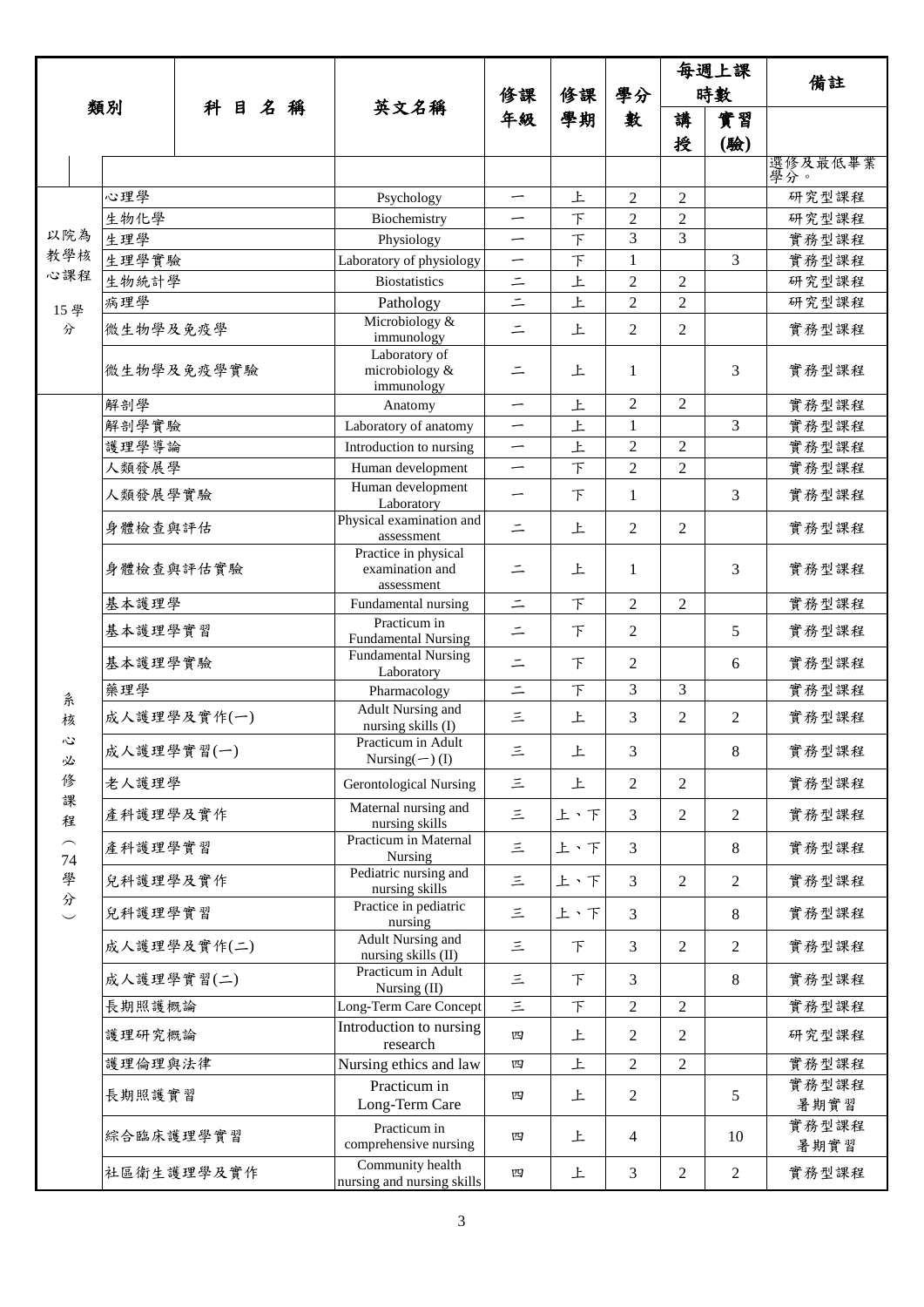| 類別          |                            |               |  |  | 科目名稱                                         |                                                                                    | 修課<br>年級                 | 修課<br>學期       | 學分<br>數        |                | 每週上課           |       |
|-------------|----------------------------|---------------|--|--|----------------------------------------------|------------------------------------------------------------------------------------|--------------------------|----------------|----------------|----------------|----------------|-------|
|             |                            |               |  |  |                                              | 英文名稱                                                                               |                          |                |                | 時數             |                | 備註    |
|             |                            |               |  |  |                                              |                                                                                    |                          |                |                | 講<br>授         | 實習<br>(驗)      |       |
|             |                            | 精神衛生護理學及實作    |  |  |                                              | Psychiatric Nursing and<br>nursing skills                                          | 四                        | 上              | 3              | 2              | $\overline{2}$ | 實務型課程 |
|             |                            | 社區衛生護理學實習     |  |  |                                              | Practicum in community<br>health nursing                                           | 四                        | 上、下            | 3              |                | 8              | 實務型課程 |
|             |                            | 精神衛生護理學實習     |  |  |                                              | Practicum in psychiatric<br>nursing                                                | 四                        | 上、下            | 3              |                | 8              | 實務型課程 |
|             |                            | 護理行政概論        |  |  |                                              | Introduction to nursing<br>administration                                          | 四                        | F              | $\overline{2}$ | $\overline{2}$ |                | 實務型課程 |
|             |                            | 護理專業問題研討      |  |  |                                              | Seminar in nursing<br>professional issues                                          | 四                        | F              | $\overline{2}$ | $\overline{2}$ |                | 實務型課程 |
|             |                            | 關懷照護概論        |  |  |                                              | Introduction to caring<br>nursing                                                  |                          | 上              | 2              | $\overline{2}$ |                | 實務型課程 |
|             | 糸                          | 傳統醫學與護理       |  |  | Traditional Medicine and<br>Nursing          | —                                                                                  | 上                        | $\overline{2}$ | 2              |                | 實務型課程          |       |
|             | 自                          | 護理與文創         |  |  |                                              | Cultural, Creative and<br>Nursing                                                  |                          | 上              | $\overline{2}$ | $\overline{2}$ |                | 實務型課程 |
|             | 由<br>選                     | 護理生涯發展與規劃     |  |  |                                              | Career Development<br>and Plan in Nursing                                          |                          | F              | $\overline{2}$ | $\overline{2}$ |                | 實務型課程 |
|             | 俢                          | 護理與藝術         |  |  |                                              | Nursing and Artistic                                                               | $\overline{\phantom{0}}$ | $\top$         | $\overline{2}$ | $\overline{2}$ |                | 實務型課程 |
|             | 課<br>程                     | 教學原理與方法       |  |  |                                              | Principles and methods of<br>teaching                                              | $\equiv$                 | 上              | 2              | $\overline{2}$ |                | 實務型課程 |
|             |                            | 醫護台語          |  |  |                                              | <b>Medical Taiwanese</b>                                                           | $\equiv$                 | 上              | $\overline{2}$ | $\overline{2}$ |                | 實務型課程 |
|             | 42                         | 寄生蟲學          |  |  |                                              | Parasitology                                                                       | $\equiv$                 | $\bar{T}$      | $\overline{2}$ | $\overline{2}$ |                | 實務型課程 |
|             | 學                          | 護理過程          |  |  |                                              | <b>Nursing Process</b>                                                             | $=$                      | $\top$         | $\overline{2}$ | $\overline{2}$ |                | 實務型課程 |
|             | 分                          | 臨床護理資訊運用      |  |  | Clinical nursing<br>information applications | $\equiv$                                                                           | F                        | $\overline{2}$ | $\overline{2}$ |                | 實務型課程          |       |
|             | 10                         | 臨床檢驗與判讀       |  |  |                                              | Clinical laboratory and<br>Dignostic Tests                                         | $\equiv$                 | F              | 2              | $\overline{2}$ |                | 實務型課程 |
|             | 學                          | 疾病營養學         |  |  |                                              | Disease nutrition                                                                  | $\equiv$                 | F              | $\overline{2}$ | $\overline{2}$ |                | 實務型課程 |
|             | 分                          | 護理報告之撰寫       |  |  |                                              | Writing reports in nursing                                                         | $\equiv$                 | 上              | $\overline{2}$ | $\overline{2}$ |                | 實務型課程 |
|             |                            | 護理人文關懷商品設計    |  |  |                                              | Product Design for<br>humanistic care in<br>nursing                                | 三                        | 上              | $\overline{2}$ | $\overline{2}$ |                | 實務型課程 |
|             |                            | 婦女健康照護        |  |  |                                              | Woman's health care                                                                | $\equiv$                 | $\top$         | $\overline{2}$ | $\overline{2}$ |                | 實務型課程 |
|             |                            | 關懷與溝通         |  |  |                                              | $\overline{C}$ aring and<br>Communication                                          | 三                        | 上              | $\overline{2}$ | $\overline{2}$ |                | 實務型課程 |
|             |                            | 流行病學          |  |  |                                              | Epidemiology                                                                       | 四                        | 上              | $\overline{2}$ | $\mathfrak{2}$ |                | 實務型課程 |
|             |                            | 醫療品質管理        |  |  |                                              | <b>Health Care Quality</b><br>Management                                           | 四                        | 上              | 2              | $\mathfrak{2}$ |                | 實務型課程 |
|             |                            | 實證護理概論        |  |  |                                              | Introduction to<br>evidence-based nursing                                          | 四                        | F              | $\overline{2}$ | $\overline{2}$ |                | 實務型課程 |
|             |                            | 最後一哩實習        |  |  |                                              | Last-mile practicum                                                                | 四                        | F              | 4              |                | 10             | 實務型課程 |
|             | 高齢                         | 長期照護機構管理      |  |  |                                              | <b>Institutional Management</b><br>of Long-term Care                               | 三                        | F              | 2              | $\overline{c}$ |                | 實務型課程 |
|             | 照護                         | 長期臨終關懷與安寧緩和療護 |  |  |                                              | Hospice and Palliative<br>Care                                                     | 四                        | 上              | $\overline{2}$ | $\overline{2}$ |                | 實務型課程 |
| 糸<br>專      | 學程                         | 個案管理與照護計畫     |  |  |                                              | Case management and<br>Care Plans                                                  | 四                        | 上              | $\overline{2}$ | $\mathfrak{2}$ |                | 實務型課程 |
| 業<br>選<br>俢 | $\boldsymbol{9}$<br>學<br>分 | 智慧長期照護創新創業專題  |  |  |                                              | Special Topics in<br>Innovation and<br>Entrepreneurship for<br>Smart Longterm Care | 四                        | F              | 3              | 3              |                | 實務型課程 |
| 學<br>程      |                            | 醫護專業英文        |  |  |                                              | <b>English for Medical</b><br>Professionals                                        | $\equiv$                 | 上              | 3              | 3              |                | 實務型課程 |
|             | 國際                         | 跨文化護理         |  |  |                                              | <b>Transcultural Nursing</b><br>Care                                               | $\equiv$                 | 上              | 2              | $\mathfrak{2}$ |                | 實務型課程 |
|             | 護理                         | 學程念重症護理概論     |  |  |                                              | Introduction to<br><b>Emergency and Critical</b><br>Care                           | $\equiv$                 | 下              | 2              | $\mathfrak{2}$ |                | 實務型課程 |